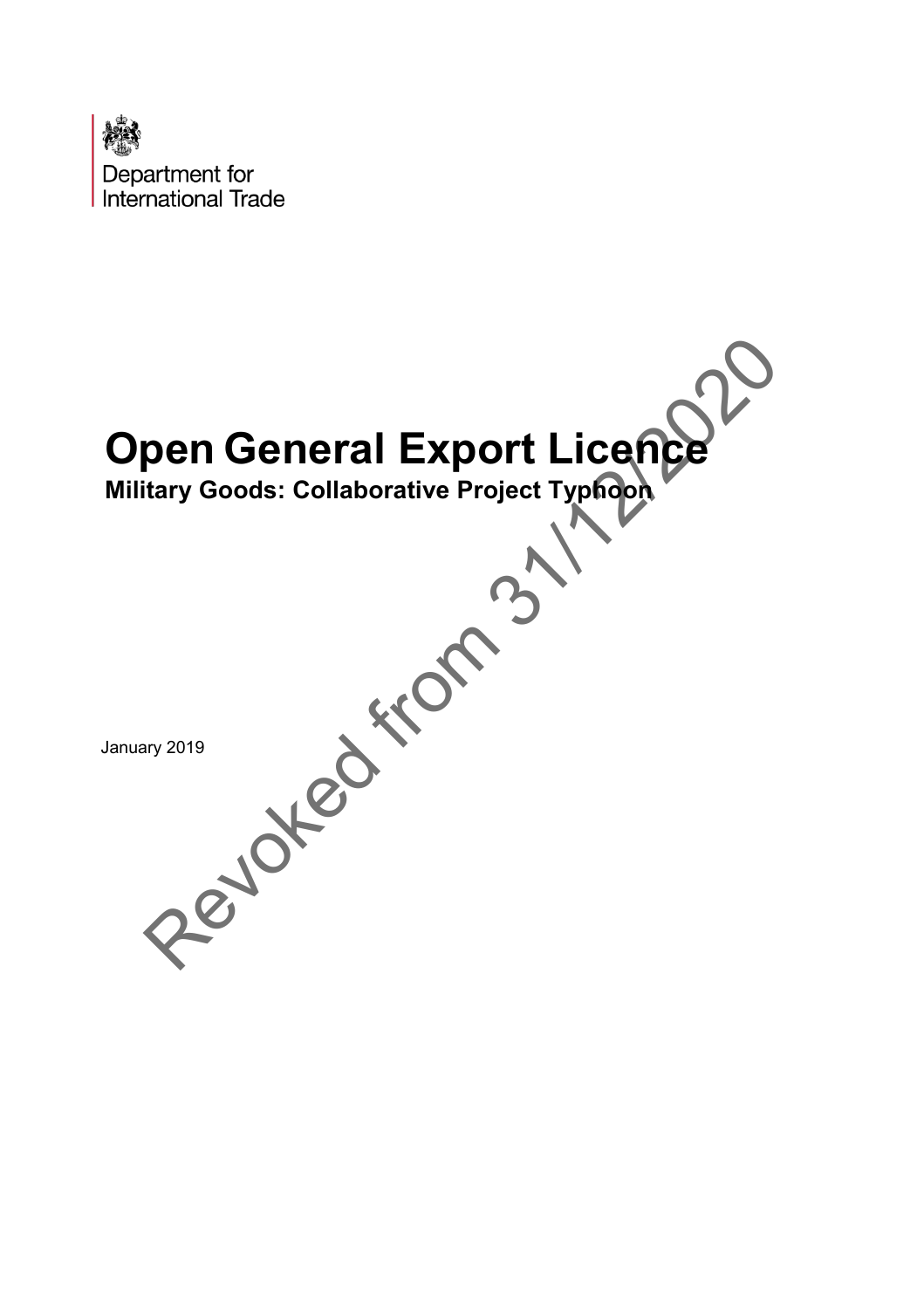# **EXPORT LICENCE**

# **Open General Export Licence (Military Goods: Collaborative Project Typhoon)**

Dated 17 January 2019, granted by the Secretary of State.

The Secretary of State, in exercise of powers conferred by Article 26 of the Export Control Order 20081 ("the Order"), hereby grants the following Open General Export Licence:

### *Licence*

- 1. Subject to the following provisions of this Licence, goods (including software and technology), specified in Schedule 1 may be exported from the United Kingdom to any destination in a country specified in Schedule 2 provided that;
- (1) in the case of an export to Australia, Austria, Belgium, Canada, France, Germany, Ireland, Italy, Luxembourg, Norway, Poland, Spain, South Africa, Switzerland, the UK or the USA (i.e. all listed destinations in Schedule 2 other than Kuwait, Oman, Qatar or Saudi Arabia) the goods are for the **production, development or maintenance** of Typhoon; or, Export Control Order 2008<sup>1</sup> ("the Order"), hereby grants the following Open<br>Seneral Export Licence:<br>Licence<br>Licence<br>Licence<br>Licence<br>direction in the United Kingdom to any destination a *a* country specified in<br>Schedule 2

in the case of a final export to Kuwait, Oman, Qatar or Saudi Arabia, the goods are for the **maintenance** of Typhoon (for the avoidance of doubt, this does not prevent exports for the development or production of Typhoon for end-use in Kuwait, Oman, Qatar or Saudi Arabia); and

(3) the goods are exported pursuant to an eligible contract (approved under paragraph  $3(2)$ ).

<span id="page-1-0"></span> $1$  S.I. 2008/3231, as amended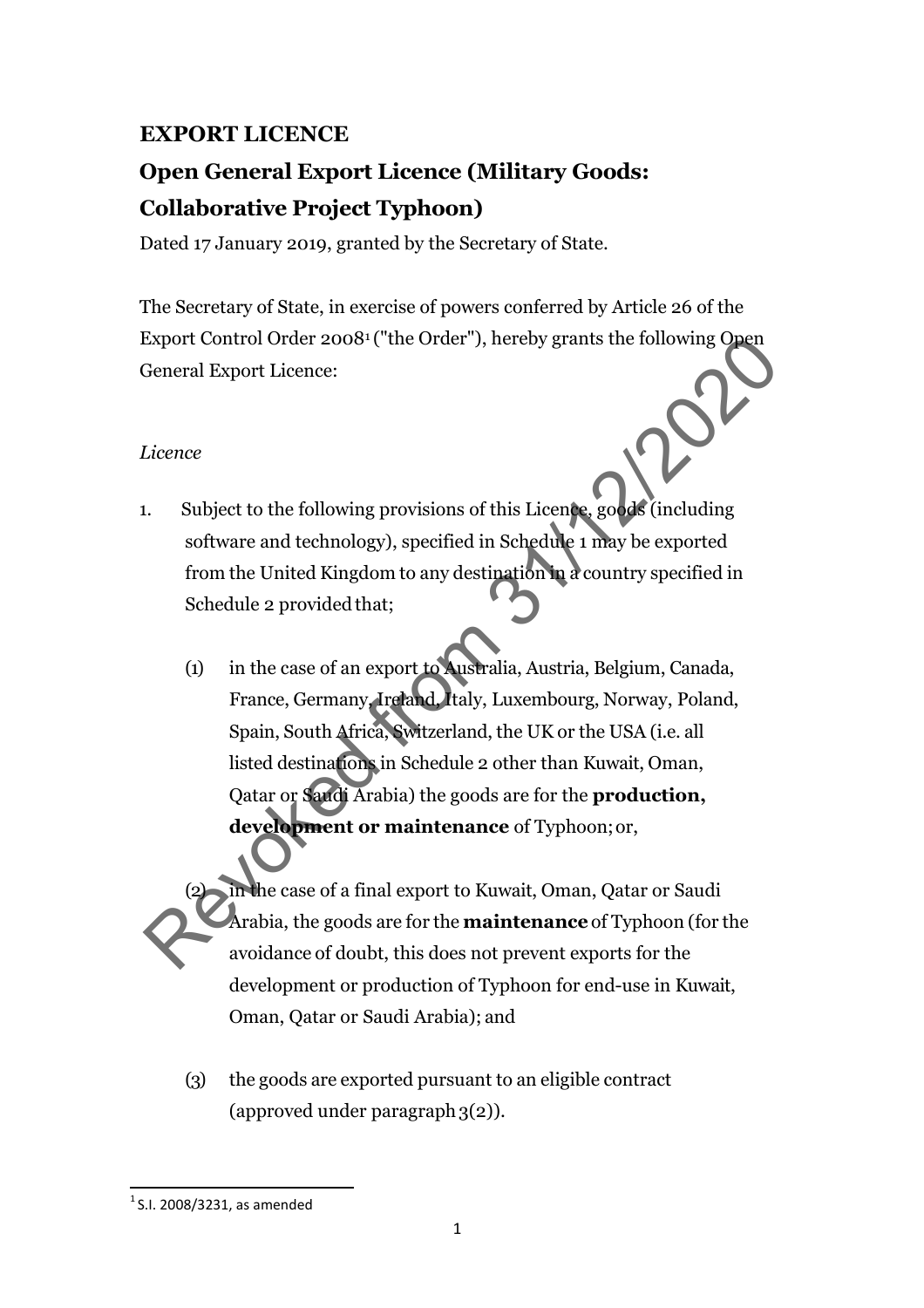- (4) the goods are exported either to a contractor (including subcontractors) working on the production, development or maintenance of Typhoon or in the case of exports directly to a Partner Nation or Permitted Export Customer the goods are for maintenance only; and
- (5) the goods are **not** intended to be re-exported, or to be incorporated into other goods which are or may be intended to be exported, unless to a destination in a country specified in Schedule 2 and for a purpose consistent with sub-paragraph (1), (2) and (6); and
- (6) the goods are for the end-use of the Governments of Austria, Germany, Italy, Kuwait, Oman, Qatar, Saudi Arabia, Spain, or the United Kingdom.

### *Exclusions*

- 2. This Licence does not authorise the export of goods:
- (1) if the exporter has been informed by a competent authority that the goods are or may be intended, in their entirety or in part, to be used in connection with the development, production or dissemination of chemical, biological or nuclear weapons, or other nuclear explosive devices or the development, production or storage of missiles capable of delivering such weapons; into other goods which are or may be intended to be exported, which<br>to a destination in a country specified in Schedule 2 and form<br>purpose consistent with sub-paragraph (1), (2) and (6):<br>and the summer section of the goods
	- (2) if the exporter knows that the goods are intended, in their entirety or in part, to be used in connection with one of the activities referred to in sub-paragraph (1);or
	- (3) if the exporter has grounds for suspecting that the goods might be used, in their entirety or in part, in connection with an activity referred to in sub-paragraph (1), unless they have made all reasonable enquiries as to their proposed use and satisfied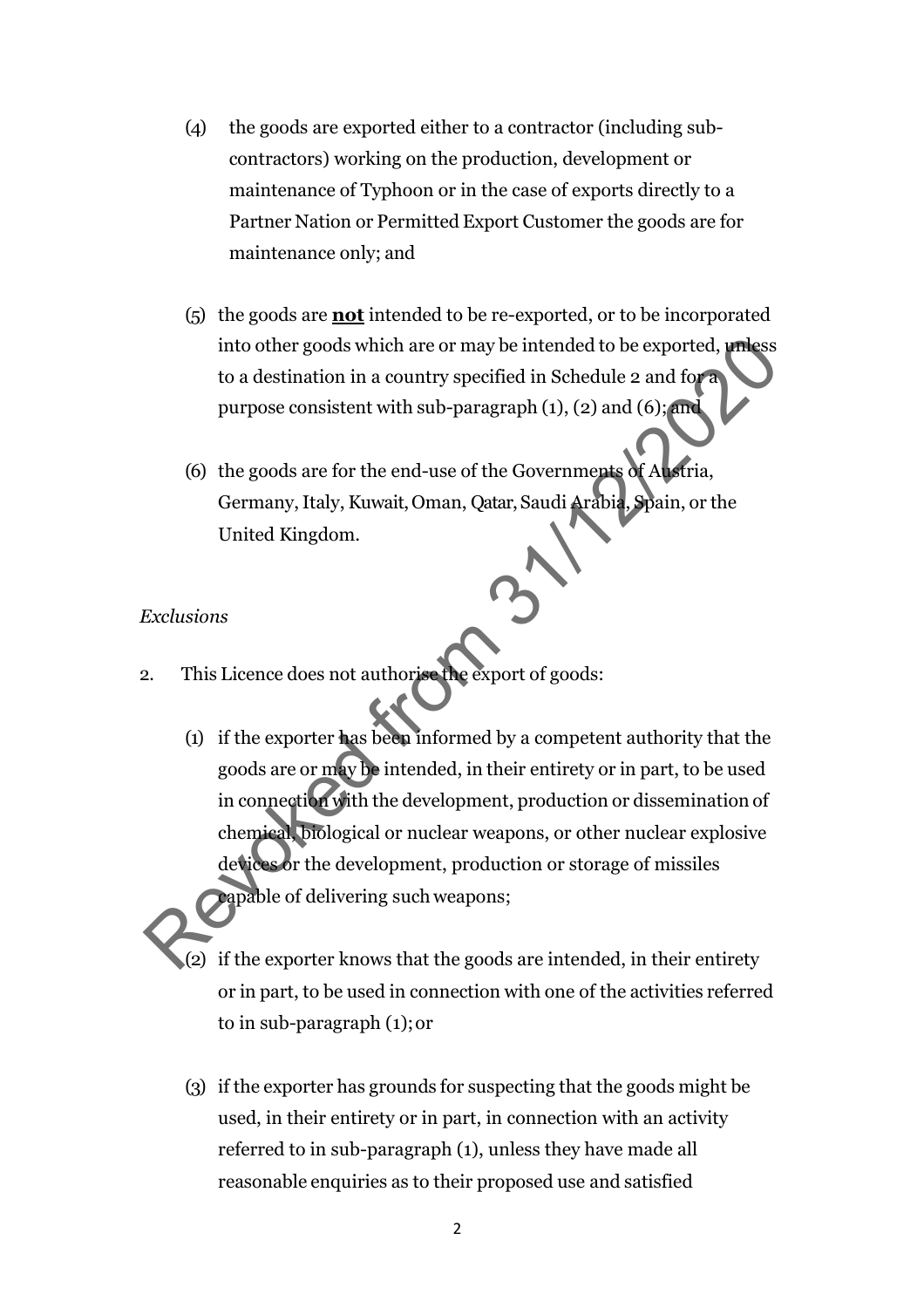themselves that they will not be so used;

- (4) if the exporter has been informed by a competent authority, or is otherwise aware (e.g. from information received from the manufacturer), that the goods have been classified under the Project Security Instructions as NATO CONFIDENTIAL or above, unless the exporter has a current written Security Transportation Plan that relates to those goods;
- (5) unless required for ProjectTyphoon;
- (6) to a destination in a Customs Free Zone;
- (7) for aircraft production licensed to take place outside the Partner Nations, or for exports to local companies engaged by a Permitted Export Customer to assemble or maintain aircraft.

*Conditions and Requirements*

- 3. The exporter must comply with the following conditions and requirements:
- (1) before first exporting goods under this Licence, the exporter must have informed the Secretary of State of their intention to export goods under this Licence, specifying the name of the exporter and the address at which copies of records of their exports may be inspected under condition  $3(5)$  below; Plan that relates to those goods;<br>
(5) unless required for ProjectTyphoon;<br>
(6) to a destination in a Customs Free Zone;<br>
(7) for aircraft production licensed to take place outside the<br>
Partner Nations, or for exports to l
	- (2) the exporter must obtain, prior to making any exports pursuant to this Licence, written approval from the Export Control Joint Unit Ministry of Defence (ECJU MOD) confirming that an eligible contract is in place and the goods to which it relates may be exported to a country of destination covered by this Licence.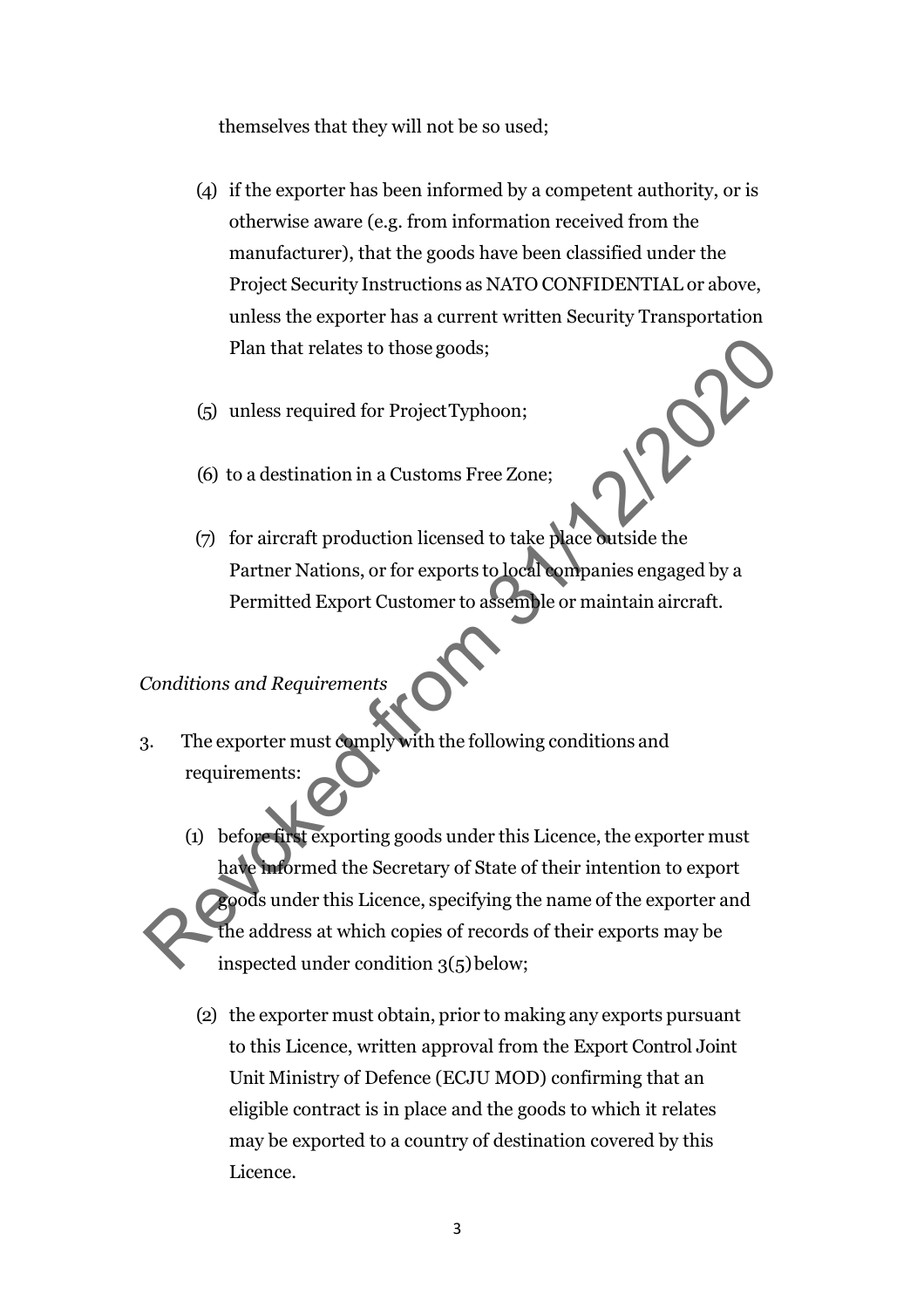- (3) for final exports to Permitted Export Customers, companies must also have the proposed export of goods that have been security classified under the Project Security Instructions NATO RESTRICTED or above, approved by the Ministry of Defence under MOD Form 680 and the clearance approval must not have expired at the time the export takes place;
- (4) in the case of intangible technology transfers it is prohibited to export technology that has been classified under the Project Security instructions NATO RESTRICTED or above, unless: (4) in the case of intangible technology transfers it is prohibited to<br>export technology that has been classified under the Project<br>Security instructions NATO RESTRICTED or above, under<br>to the classification of the data,
	- (a) the transmission is protected by encryption appropriate to the classification of the data,and
	- (b) the exporter holds any necessary clearance from a government accreditation authority that can be produced to the ComplianceOfficer.
	- (5) the exporter shall maintain the following records in respect of the export of goods under thisLicence:
		- (a) the date of export;
		- the name and address of the consignee to whom the goods are to be exported;

a description of the goods exported;

- (d) any MOD clearance letters or approvals referred to in 2(4) above;
- (e) MOD confirmation of eligibility see paragraph  $3(2)$ ; or
- (f) for final exports to Permitted Export Customer end- users – the MOD Form 680 clearance letter and other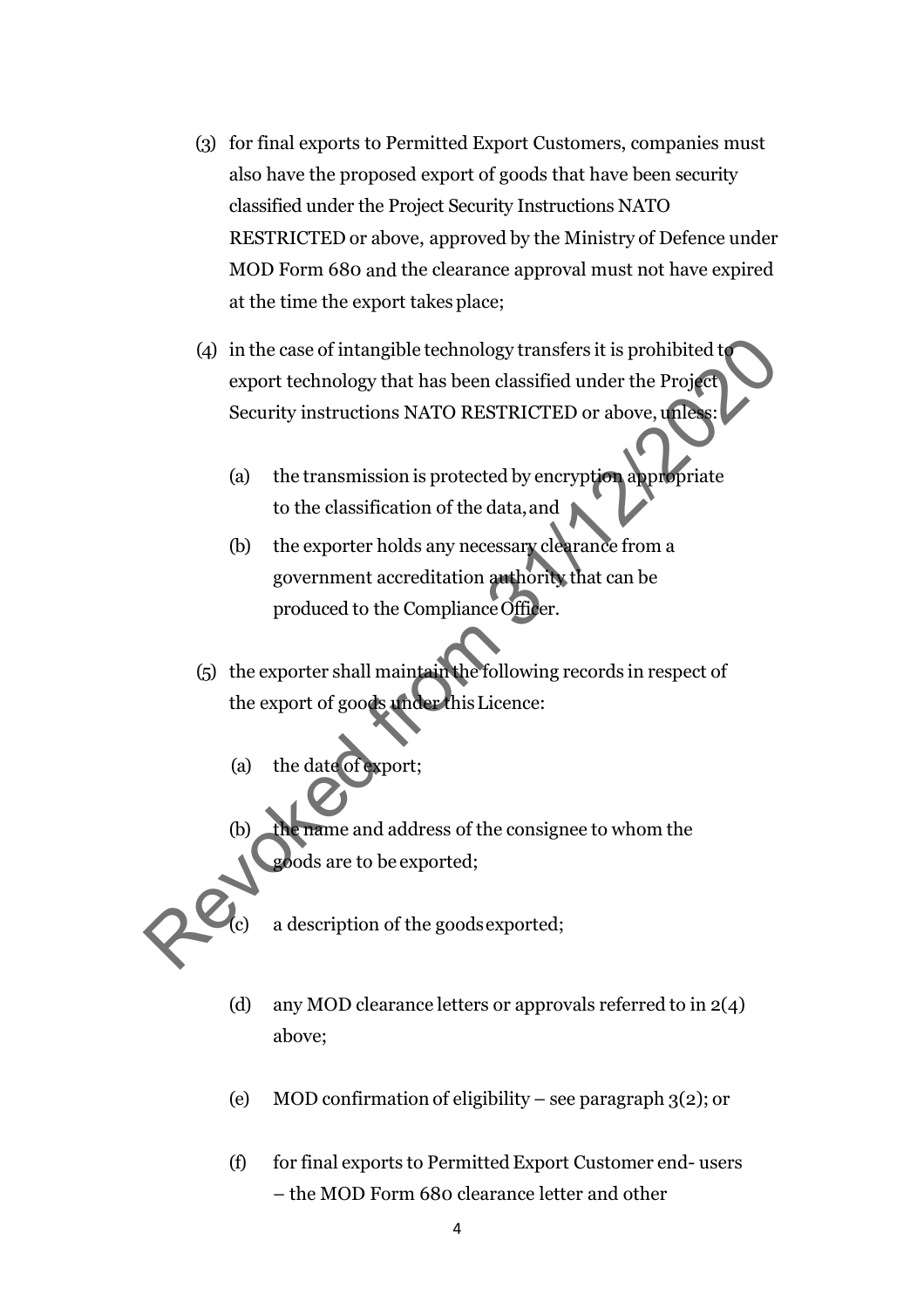#### documentation referred to in paragraph 3(3),

- (g) for intangible technology transfers any clearance referred to in paragraph  $3(4)$
- (6) any such records shall be maintained for at least four years after the date of the relevant export and the exporter shall permit the records to be inspected and copied by any person authorised by the Secretary of State or theCommissioners;
- $(7)$  any release of information must be made in accordance with NETMA and Partner Nation procedures;
- (8) except in the case of an export of technology by telephone, fax or other electronic media, official and commercial export documentation accompanying the goods shall include a note stating either, records to be inspected and copied by any person authorised by the<br>Secretary of State or the Commissioners;<br>
(7) any release of information must be made in accordance<br>
with NETMA and Partner Nation procedure.<br>
(8) except i
	- (a) "the goods are being exported under the OGEL (Military Goods: Collaborative Project Typhoon)"; or
	- (b) the SPIRE reference (in the form 'SPIRE reference GBOGE 20??/?????') of the exporter's registration in respect of this Licence,

ch shall be presented to an officer of UK Border Force if so requested;

- (9) prior to audit, the ECO will issue a pre-visit questionnaire (PVQ). This must be completed, in full, and returned by the dategiven.
- (10) the exporter shall notify the Secretary of State of any change in the address referred to in paragraph 3(1) above not later than 30 days after that change.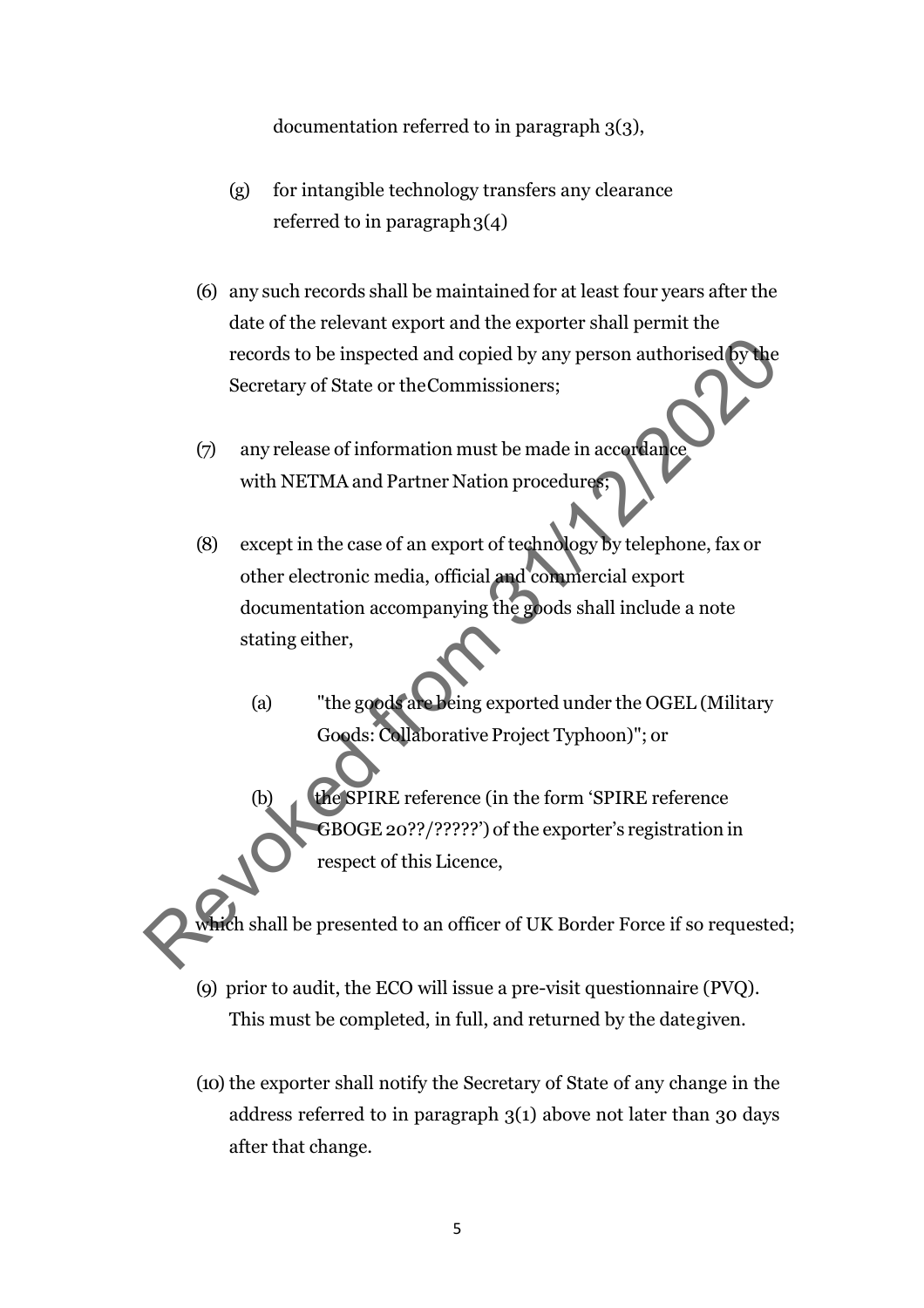- (11) where the exporter has received a warning letter sent on behalf of the Secretary of State which identifies failure to comply with this Licence or a provision of applicable export control legislation, the exporter shall take such steps as are identified in that warning letter (within the timescale stated) in order to restore compliance with the Licence. Without prejudice to article 34 of the Order, failure to comply with this condition may result in this Licence being revoked or suspended until the exporter can show compliance to the satisfaction of the Export Control Organisation. The exporter will be notified in writing of any such suspension or revocation and the initial period of such suspension or revocation. Where at the end of this initial period, the exporter has not shown compliance to the satisfaction of the Export Control Organisation, the period of suspension or revocation may be extended. The exporter will be notified of such an extension in writing. failure to comply with this condition may result in this Licence<br>being revoked or suspended until the exporter can show<br>compliance to the satisfaction of the Export Control Organisation.<br>The exporter will be notified in w
	- (12) the Secretary of State has the power to vary or withdraw export licences at any time. If you do not use this licence within any 24 month period for an export allowed by this licence, your entitlement to use it will **automatically run out** at the end of that 24-month period and your registration details will be removed from SPIRE. However, you can register for this licence again if you want to use it after your registration has ended.

(13) you **must** update the '**Open licensing returns**' within SPIRE, for **all** exports or trade carried out within each calendar year. You **must** update the returns by the last day of the following January at the latest (for example, you would need to update the January to December returns by the end of the following January) and include **all** the information required. You do **not** have to report on technology transfers.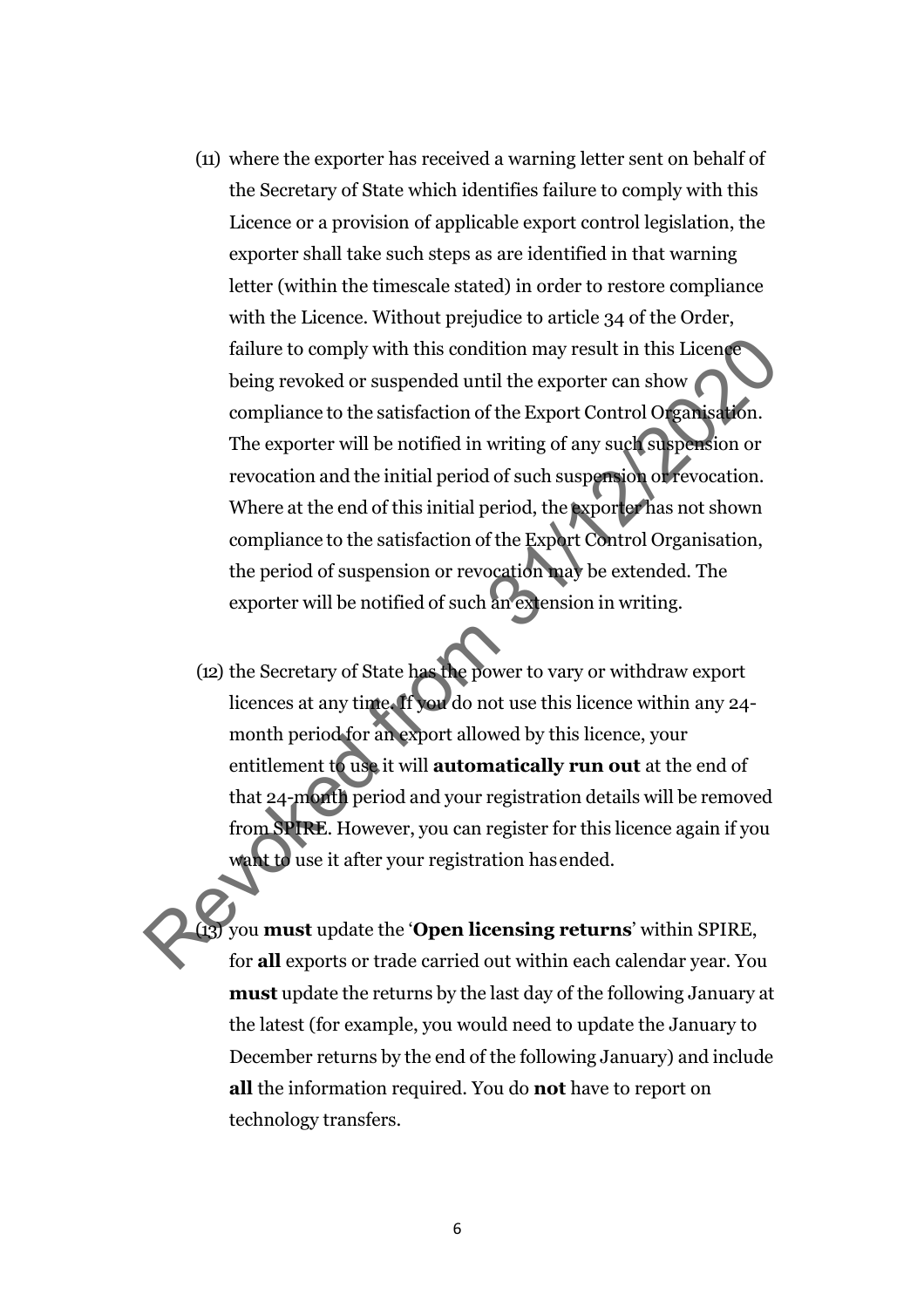### *Prohibitions not affected by this Licence*

4. Nothing in this Licence shall affect any prohibition or restriction on the exportation, or carrying out of any other act in respect of the exportation, of anything in Schedule 1 under, or by virtue of, any enactment other than a prohibition or restriction in the legislation under which this Licence was issued, as set out in the Licence itself.

### *Interpretation*

- 5. For the purpose of thisLicence:
	- (1) "the Act" means the Export Control Act  $2002^2$
	- (2)"collaborative project", means a programme in which the UK Government is a participant.

(3) a "Customs Free Zone" is a part of a territory of a country where any goods introduced are generally regarded, in so far as import duties and taxes are concerned, as being outside the Customs territory of that country, and are not subject to the Customs controls that would otherwise apply; Interpretation<br>
S. For the purpose of this Licence:<br>
(1) "the Act" means the Export Control Act  $20\frac{1}{2}$ <br>
(2) "collaborative project", means a programme in which the UK<br>
Government is a participant.<br>
(3) a "Customs Fre

"export" includes transfer by electronic means and cognate expressions shall be construed accordingly;

"goods" includes software and technology;

(6)"MOD Form 680" is the means by which the Government assesses proposals by companies to release classified information or goods to foreign entities. An MOD Form 680 approval is not an approval to use an Open General Export Licence. It is a separate security requirement

<span id="page-7-0"></span> $2$  2002 c.28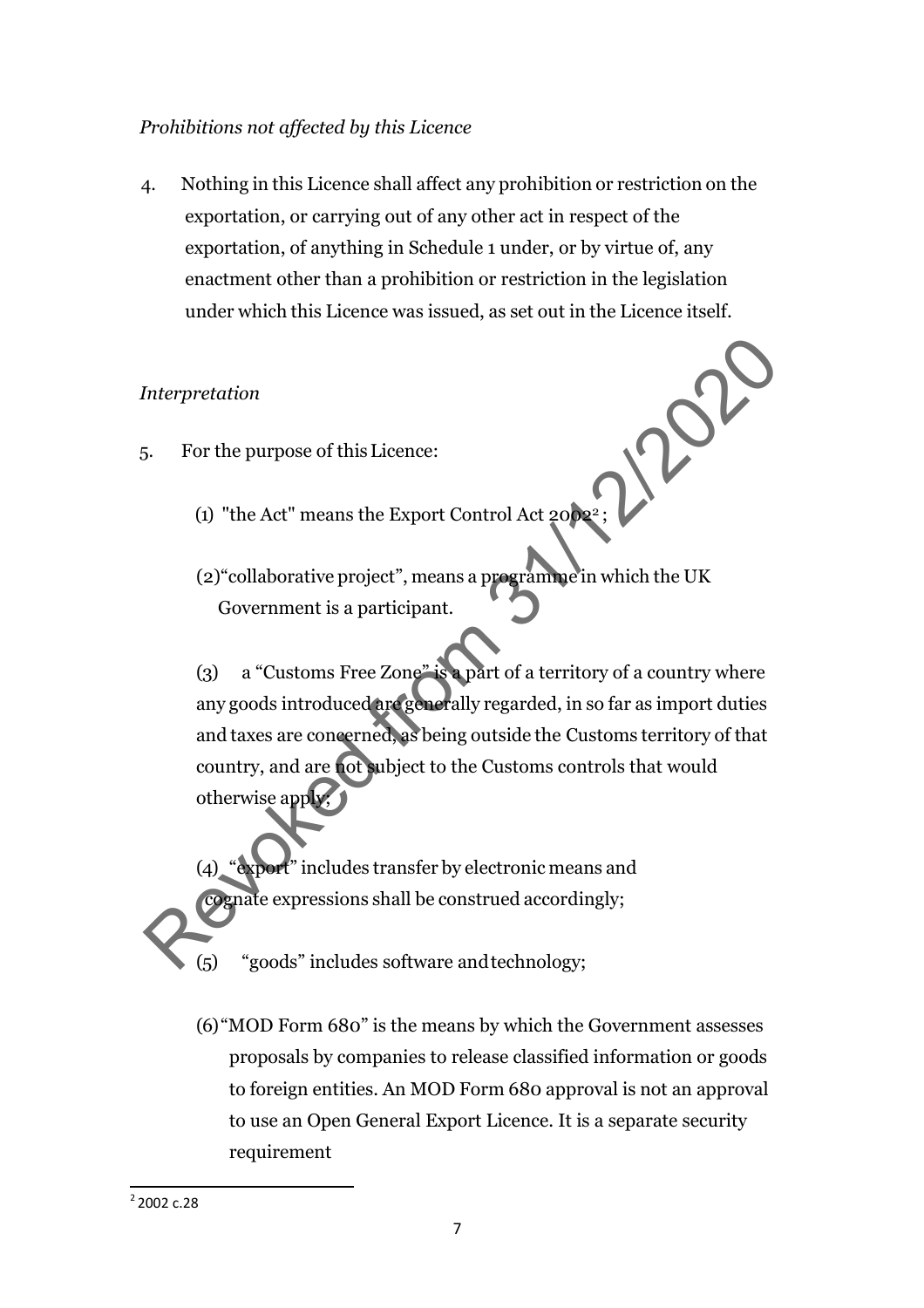- (7) "NETMA" means the NATO Eurofighter and Tornado Management Agency.
- (8) "Partner Nation" means the Government of Germany, Italy, Spain or the UnitedKingdom.
- (9) "PermittedExport Customer" means the Government of Austria, Kuwait, Oman, Qatar or SaudiArabia.
- (10) "Project Typhoon" means the development and production by NETMA and Eurofighter GmbH within the framework of a collaborative project of an advanced multi-role twin-engine fighter aircraft (referred to in this Licence as "Typhoon"). (9) "Permitted Export Customer" means the Government of<br>Austria, Kuwait, Oman, Qatar or Saudi Arabia.<br>
(10) "Project Typhoon" means the development and production<br>
NETMA and Eurofighter GmbH within the framework of a<br>
col
	- (11) "maintenance" means any phases of through life support i.e., including supply of replacement components for the seven end- users.
	- (12) "Typhoon" has the meaning set out in sub-paragraph (10).
	- (13) unless the context otherwise requires, any other expression used in this Licence shall have the meaning it has in the Order or, if not defined there, theAct.

6. This Licence shall come into force on 17 January 2019.

*Entry into Force*

7. The Open General Export Licence (Military Goods: Collaborative Project Typhoon) dated 11 April 2018 is revoked.

**An Official of the Department for International Trade, authorised to act on behalf of the Secretary of State**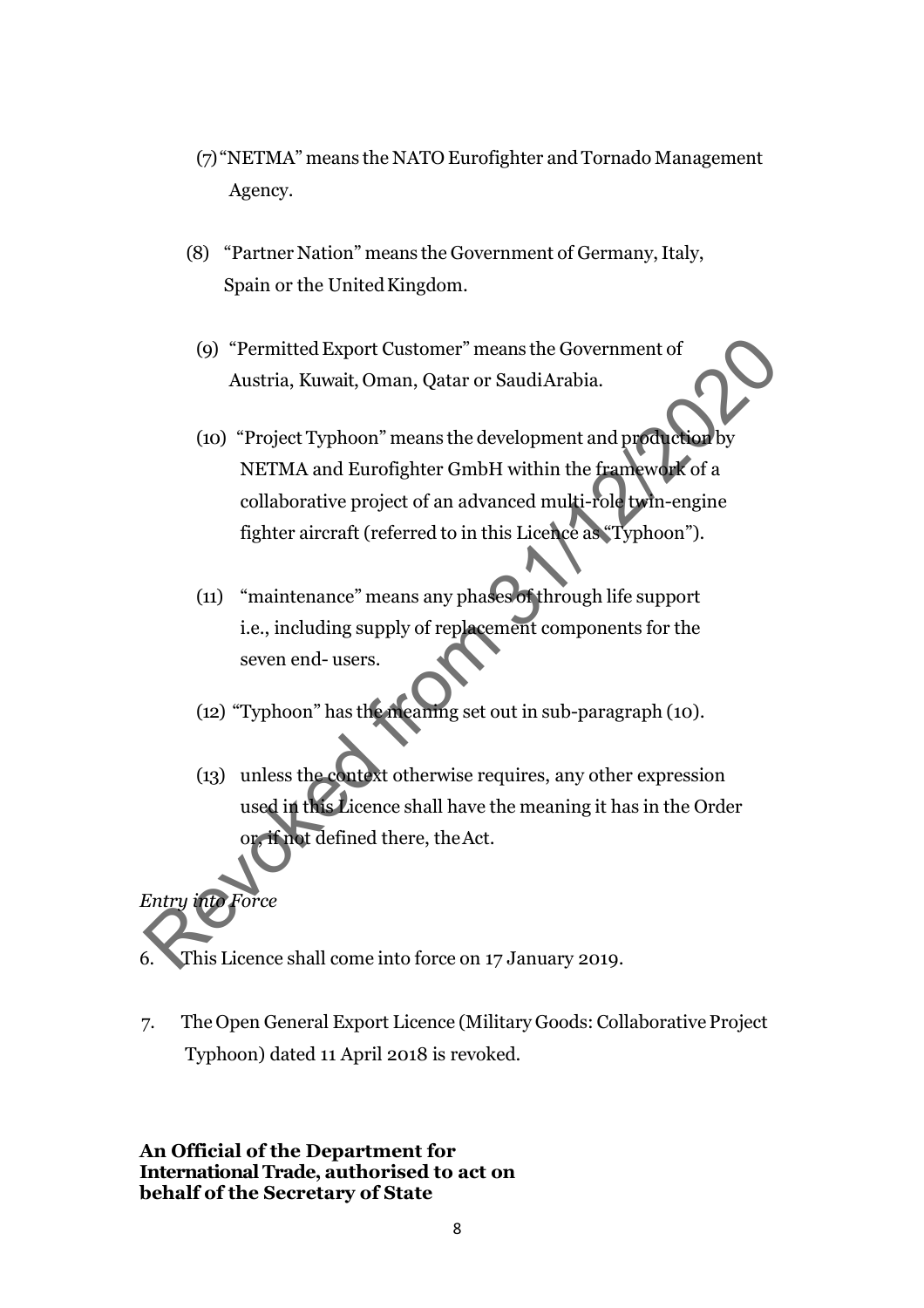# **SCHEDULE 1**

# **GOODS CONCERNED**

# **Any of the following goods, software or technology (excluding complete aircraft), specified in Schedule2 to the Order:**

- 1. **ML2.a:**27mm Cannon for Typhoon;
- 2. **ML4.b**: Aircraft armament role equipment (including missil release units, eject release units and missile launchers), specially designed for military use, used on the Typhoon;
- 3. **ML5:** Fire control equipment, specially designed for Typhoon, and specially designed componentstherefor;
- 4. **ML10.a**: Typhooncomponents;
- 5. **ML10.d:** Typhoon engines and specially designed components therefor;
- 6. **ML10.e:** Typhoon airborne equipment and components therefor;
- 7. **ML10.f**: Ground-based equipment specially designed for the operation, handling, maintenance, checking, repair, overhaul and refurbishment of aircraft and aero engines and test equipment to support the Typhoon; MLA. Hercraft armament role equipment (including missile)<br>
Relaxe units, eject release units and missile launchers) specially<br>
release units, eject release units and missile launchers) specially<br>
designed for military use,
	- 8. **ML10.g:**Equipment for Typhoon;
	- 9. **ML10.h:** Parachutes for Typhoon;

10. **ML11.a:** Electronic equipment for Typhoon;

**ML14:** Typhoon training simulators and specially designed components therefor;

- 12. **ML15:**Imaging or countermeasure equipment,for Typhoon, and specially designed componentstherefor;
- 13. **ML16:** Castings, forgings and other unfinished products for use on the Typhoon;
- 14. **ML17.c:** Fittings, coatings and treatments for signature suppression, for Typhoon;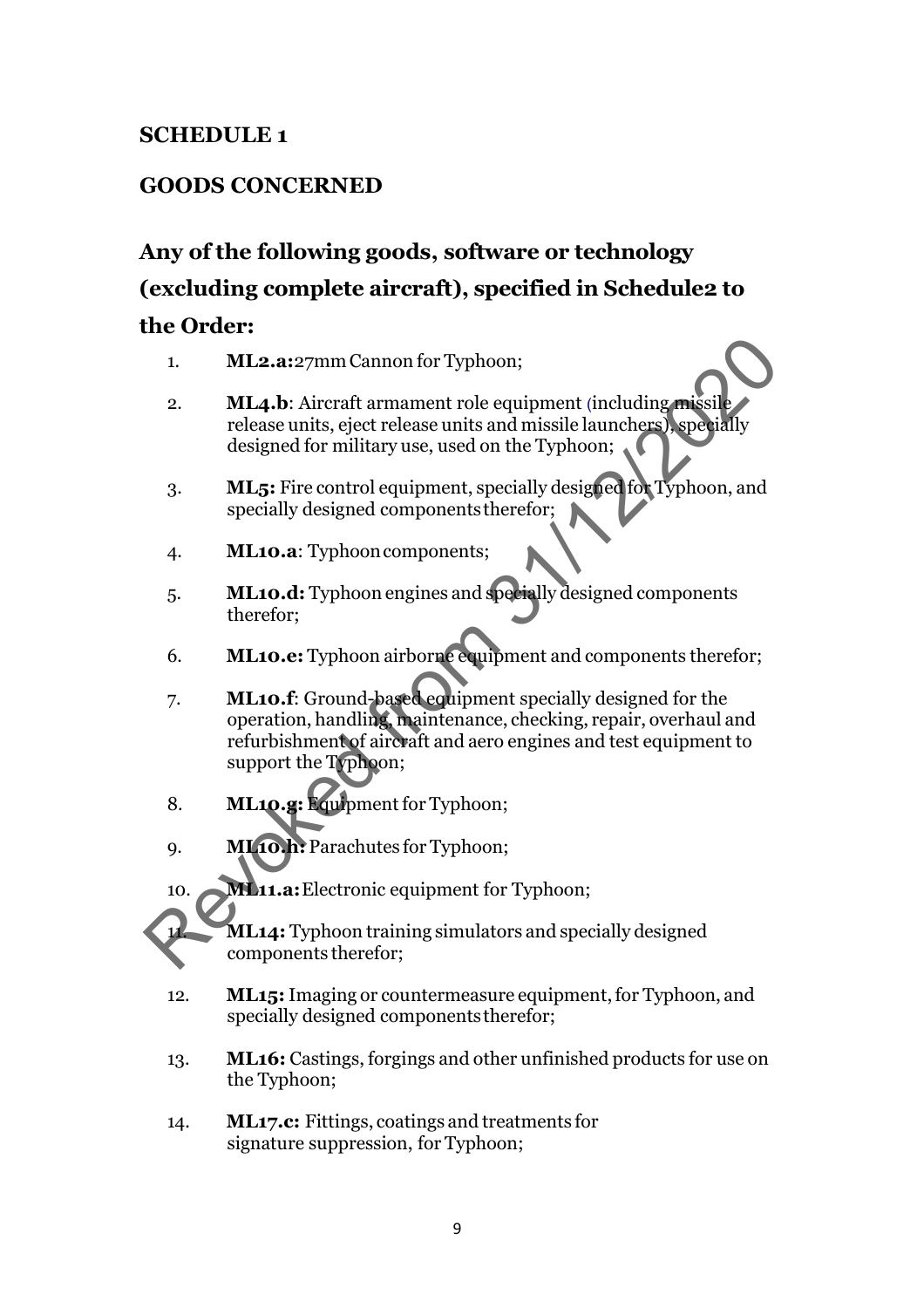- 15. **ML17.f:** Libraries (parametric databases) specially designed for Typhoon and related ground equipment;
- 16. **ML17.h:** Goods and material, coated, treated or prepared to provide signature suppression for Typhoon;
- 17. **ML17.l:** Containers for Typhoonequipment;
- 18. **ML18.a:** Typhoon production equipment and specially designed components therefor;
- 19. **ML18.b:** Typhoon environmental test facilities and specially designed equipment therefor; ML18.b: Typhoon environmental test facilities and specially<br>designed equipment therefor;<br>20. ML22.a: Fechnology for the above<br>equipment;<br>21. ML22.b.1: Technology for production installations for the above<br>equipment.
	- 20. **ML21:** Software for the aboveequipment;
	- 21. **ML22.a:** Technology for the aboveequipment;
	- 22. **ML22**.**b.1:** Technology for production installations for the above equipment.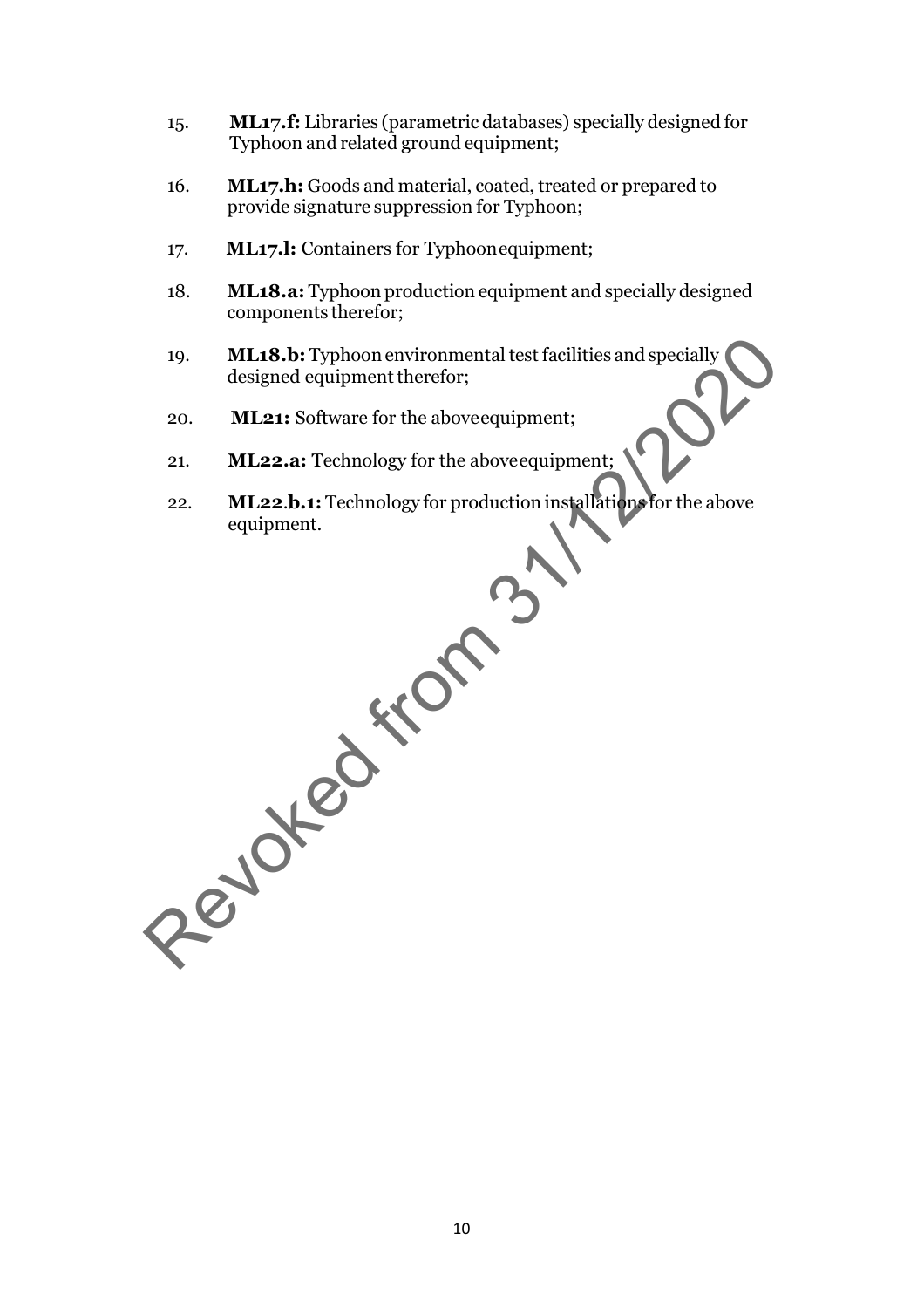## **SCHEDULE 2**

### **DESTINATIONSCONCERNED**

### **This export authorization is only valid for the following**

### **destinations:**

Australia, Austria, Belgium, Canada, France, Germany, Ireland, Italy, Luxembourg, Norway, Poland, Spain, South Africa, Switzerland, UK, USA Exambourg, Norway, Poland, Spain, South Africa, Switzerland, UK,<br>
USA<br>
Ind<br>
In relation to exports for maintenance purposes only:<br>
Kuwait, Oman, Qatar, Saudi Arabia.<br>
A CONCOREGIST:<br>
CONCOREGIST:<br>
CONCOREGIST:<br>
CONCOREGIST

and

### **In relation to exports for maintenance purposes only:**

Kuwait, Oman, Qatar, Saudi Arabia.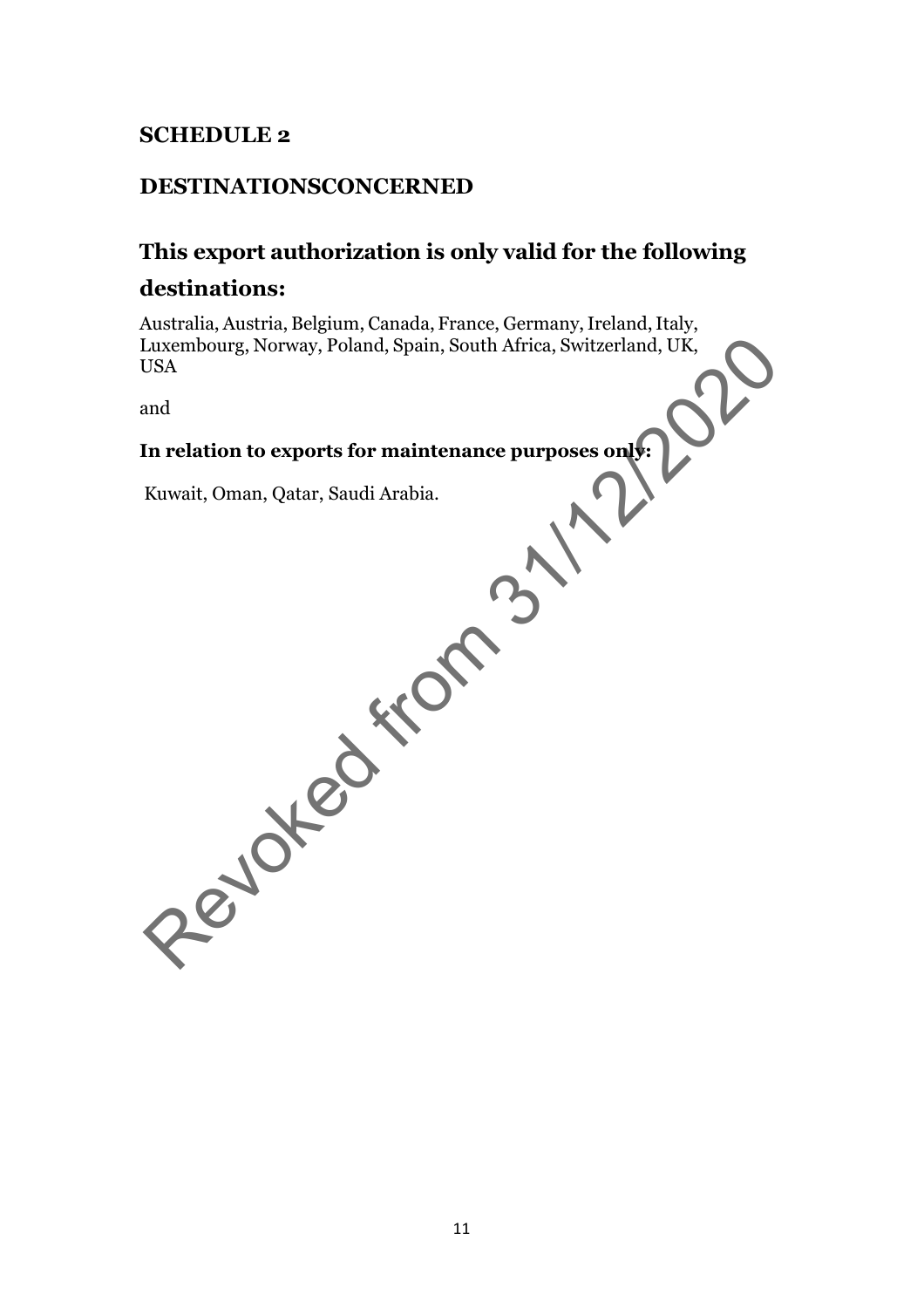# **EXPLANATORY NOTE**

(This Note is not part of the Licence)

- 1. This Open General Export Licence has been amended to include Qatar as a permitted destination.
- 2. This Open General Export Licence permits, without further authority but subject to certain conditions, the export of goods specified inthe Schedule 1 to the licence, in support of collaborative Project Typhoon to the countries specified in Schedule2.
- 3. The goods may only be exported under this Licence if they satisfy certain conditions. These include that they are intended for enduse by the Governments involved in collaborative project Typhoon (Germany, Italy , Spain or the UK) or the Permitted Export Customer end-users (Austria, Kuwait, Oman or Saudi Arabia) and exported for work in pursuance of the project to a company or maintenance in an eligible destination; that the export is eligible under that project – see para  $3(2)$  of licence; and for final exports to Permitted Export Customers, if classified NATO RESTRICTED or above, MOD Form 680 approval must have been obtained. but subject to certain conditions, the export of goods specified in the Schedule 1 to the licence, in support of collaborative Project Typeons<br>to the countries specified in Schedule 2.<br>The goods may only be exported under
- 4. For reference only, the current contractors (members of the Typhoon consortium), as of May 2016 are:



- Eurofighter Gmbh whose members are: Leonardo Aircraft (Italy), BAE Systems (UK) and Airbus Defence & Space (Spain) and (Germany); or
- Eurojet Turbo GmbH whose members are: AvioAero(Italy), ITP (Spain), MTU Aero Engines (Germany) and Rolls-Royce (UK).

This list of companies is subject to change, due to company consolidation, renaming or restructuring.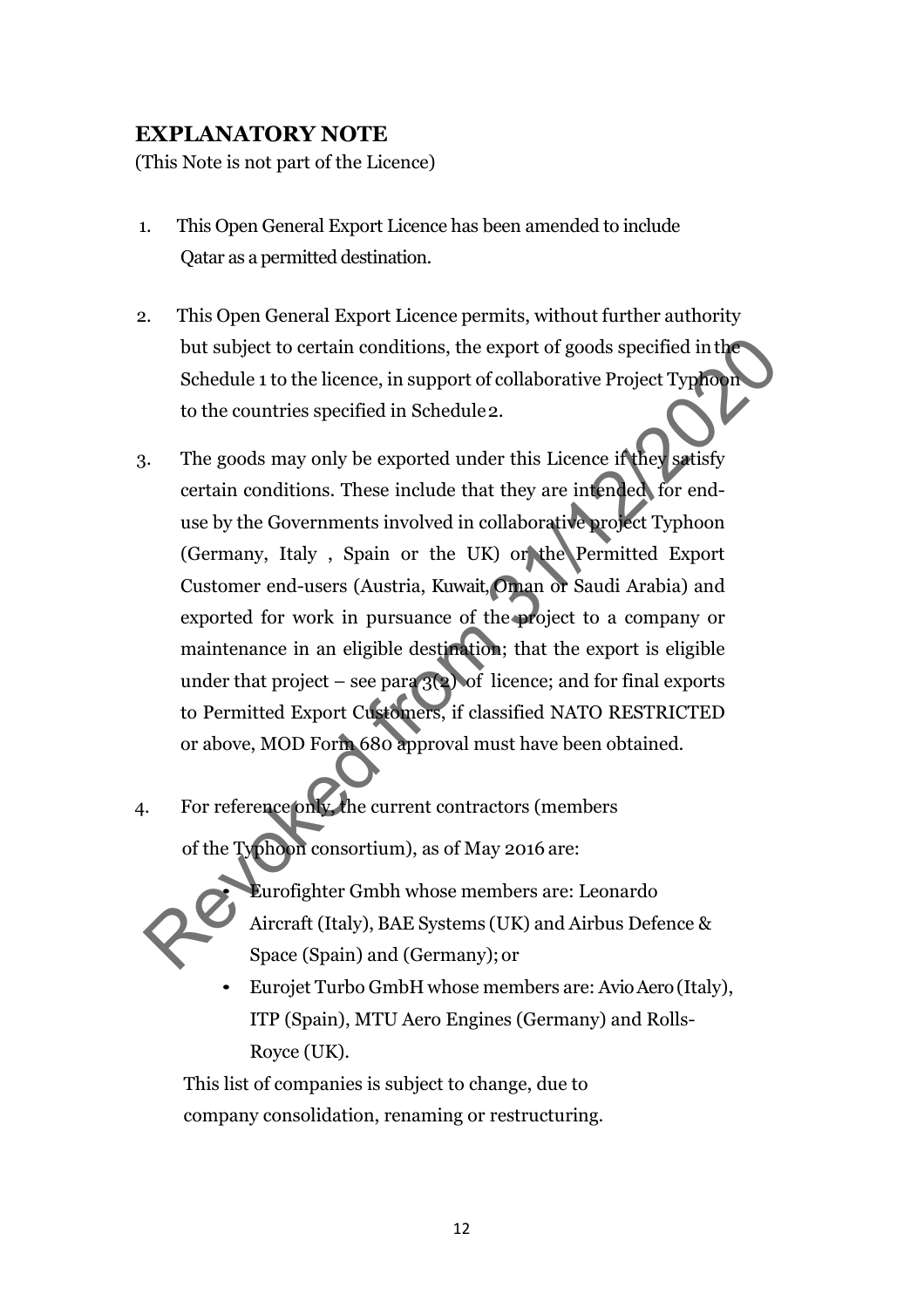5. Confirmation of eligible status can be obtained

from:

Export Control Joint Unit-MOD Team

2nd Floor Area C,

3 Whitehall Place,

London SW1A 2AW

Email: ecju-modteam@mod.gov.uk

Tel numbers: 0207 218 0314 & 0207 218 4841

6. **(a) MOD Form 680 applications** can be made via Export Control Organisation's electronic Licensing System, SPIRE, at:

https://www.spire.trade.gov.uk/

# **(b) Security Transportation Plan** for material

classified CONFIDENTIAL, or SECRET or above, **can be**

# **obtained from**:

Defence Equipment & Support (DE&S) Principal Security Advisor Security Advice Centre Poplar - 1 MOD Abbey Wood Bristol, BS34 8JH Tel: 030 67934378 Fax: 030 67934925 e-mail: desinfra-securityadvicecentre@mod.uk Email:  $ecju-modteam@mod.gov.uk$  $ecju-modteam@mod.gov.uk$ <br>
Tel numbers: 0207 218 0314 & 0207 218 4841<br>
6. (a) MOD Form 680 applications can be made via Export<br>
Control Organisation's electronic Licensing System, SPI(E)<br>
https://www.spire.trade.gov.uk/<br>
(b) Secu

porter who exports goods under the authority of this Licence must, before their first exportation under the Licence, inform the Secretary of State of their intention to export goods under this Licence and of the address where copies of the said records may be inspected.

**This notification must bemade via the Export Control Organisation's electronic licensing system, SPIRE, at**  <https://www.spire.trade.gov.uk/>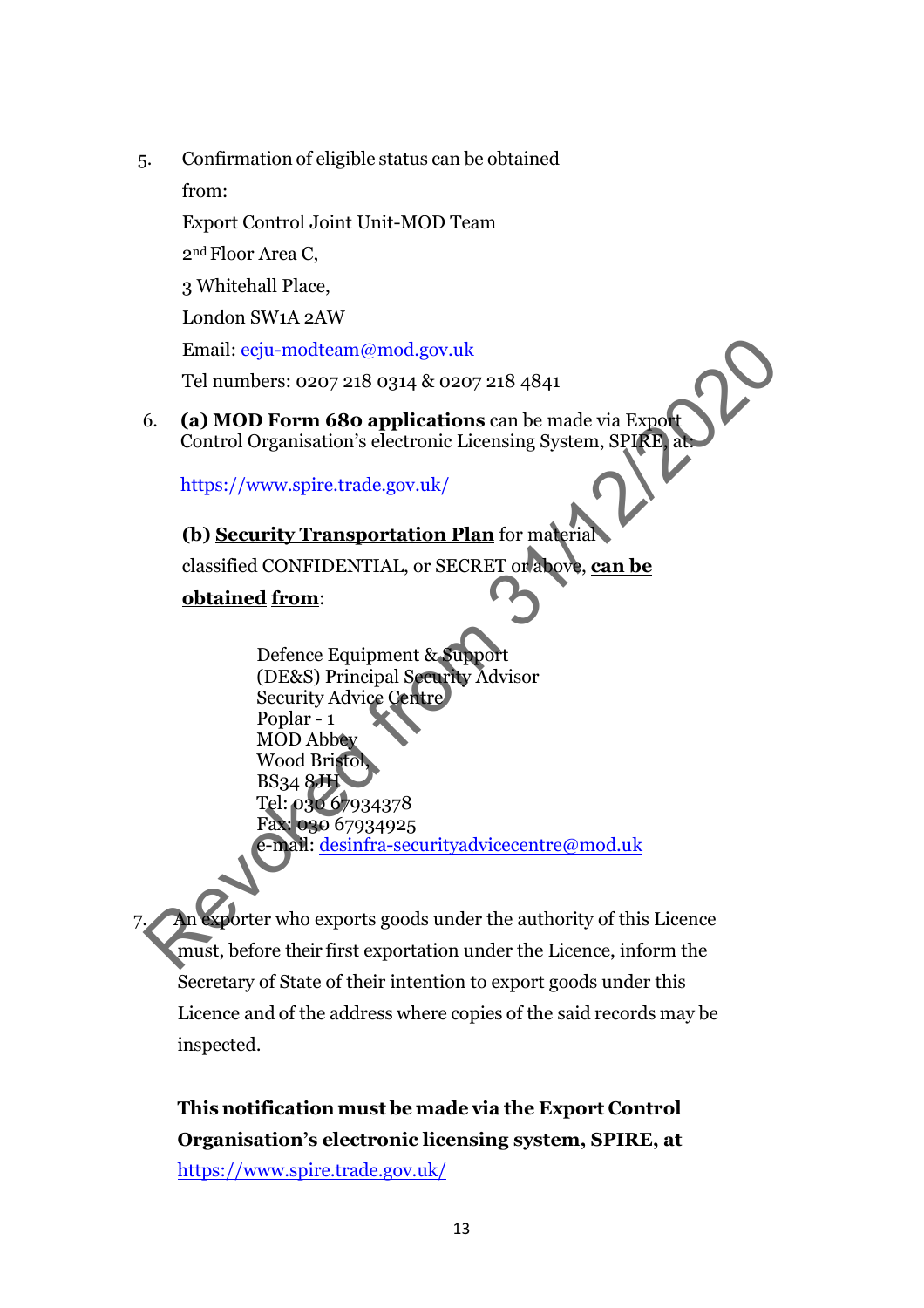- 8. The Secretary of State has the power to suspend or revoke licences at any time and in such circumstances and on such terms as they think fit. If an exporter receives written notice to this effect, they will be prevented from relying on this Licence. The power to suspend may be used in addition to criminal prosecution or as an alternative. Suspension may occur for example where an exporter is being investigated or prosecuted in relation to a possible criminal offence, or has been found guilty of a criminal offence under the export control legislation. It may also be used in situations where an exporter has breached the conditions of the Licence and failed to take corrective action within a reasonable period (see condition  $3(11)$ ).
- 9. Where, the ECO identifies failures in compliance with licence conditions or the legislation during a compliance visit, the ECO may send a warning letter to the exporter listing the improvements that need to be made to ensure compliance. The letter will set out the timeframe within which these improvements must be completed. Failure to complete these improvements may lead to the exporter's ability to use the licence being suspended for a period of time to a possible criminal onence, or nas been folind guilty of a criminal<br>offence under the export control legislation. It may also be used in<br>situations where an exporter has breached the conditions of the Lie<br>precent and fa
- 10. The exporter may apply for Standard Individual Export Licences during the period of suspension. Suspension will not automatically prevent them from using another OGEL so long as they meet all its terms and conditions and that they have not received a letter suspending or revoking their ability to use that licence.
- The provisions of this Licence only apply for the purposes of the Export Control Order 2008. They do not affect the need to obtain other consents that may be required for the export of particular technology, whether under other statutory provisions (such as the Official Secrets Act 1989) or otherwise (such as under contractual obligations). In addition, this Licence does not extend to prohibitions in other legislation implementing United Nations sanctions.